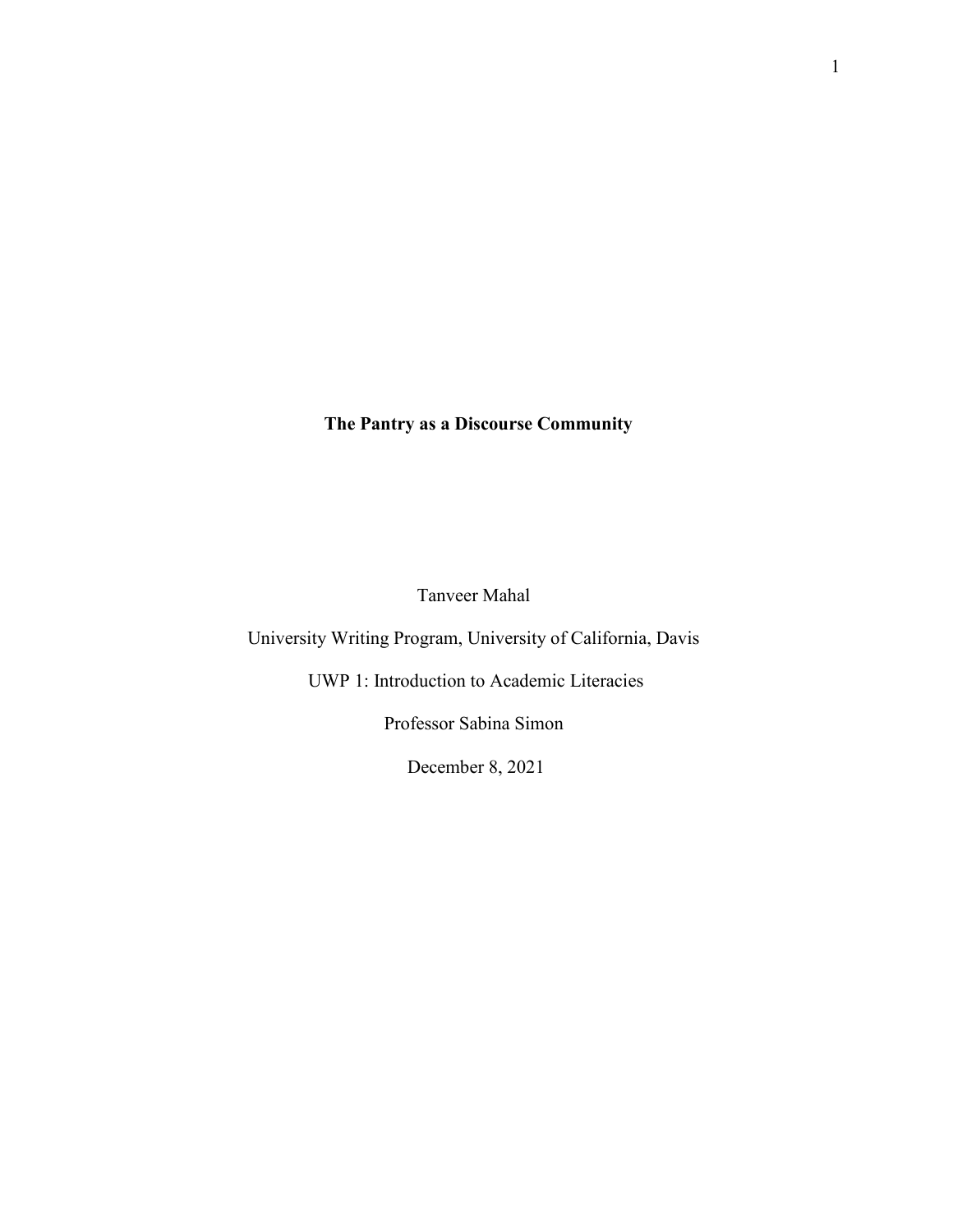# **Introduction**

In the article, "Understanding Discourse Communities", Dan Melzer states that discourse community is a term used "to describe a community of people who share the same goals, the same methods of communicating, the same genres, and the same lexis (specialized language)" (p. 102). In other words, a discourse community is a group of people that work for the same purpose, use the same source for communication and share the same language specific to the community they are a part of.

During the time of the Covid-19 pandemic, several food pantries opened throughout the nation. According to the article, "Considerations for Food Pantries and Food Distribution Sites", "Food pantries and food distribution sites provide donated food at no cost to people who have limited access…" (2021). The purpose behind every food pantry and food distribution site is to provide people with necessities and work to eliminate food insecurity especially during unprecedented times like the Covid-19 pandemic. Martinez et al. (2017), note in their paper, "Food insecurity is defined as the limited or uncertain ability to obtain nutritionally adequate food due to lack of financial resources, resulting in disrupted eating patterns and/or reduced food intake" (p. 1). Like the food pantries worldwide, the UC Davis Food Pantry is a resource that originally opened in 2010 to provide free food and necessities to UC Davis students to eliminate food insecurity on campus. Contrary to other food pantries, the UC Davis Food Pantry has a larger purpose than just helping students in the pandemic even though it was open throughout this crisis as well. In "Food Insecurity is a Critical Issue Among Many Students", it is stated, "A 2015 study commissioned by the University of California Office of the President has reported that up to 42% of students throughout the UC system experience high levels of food insecurity; a common finding at colleges and universities across the nation." The staff working for the UC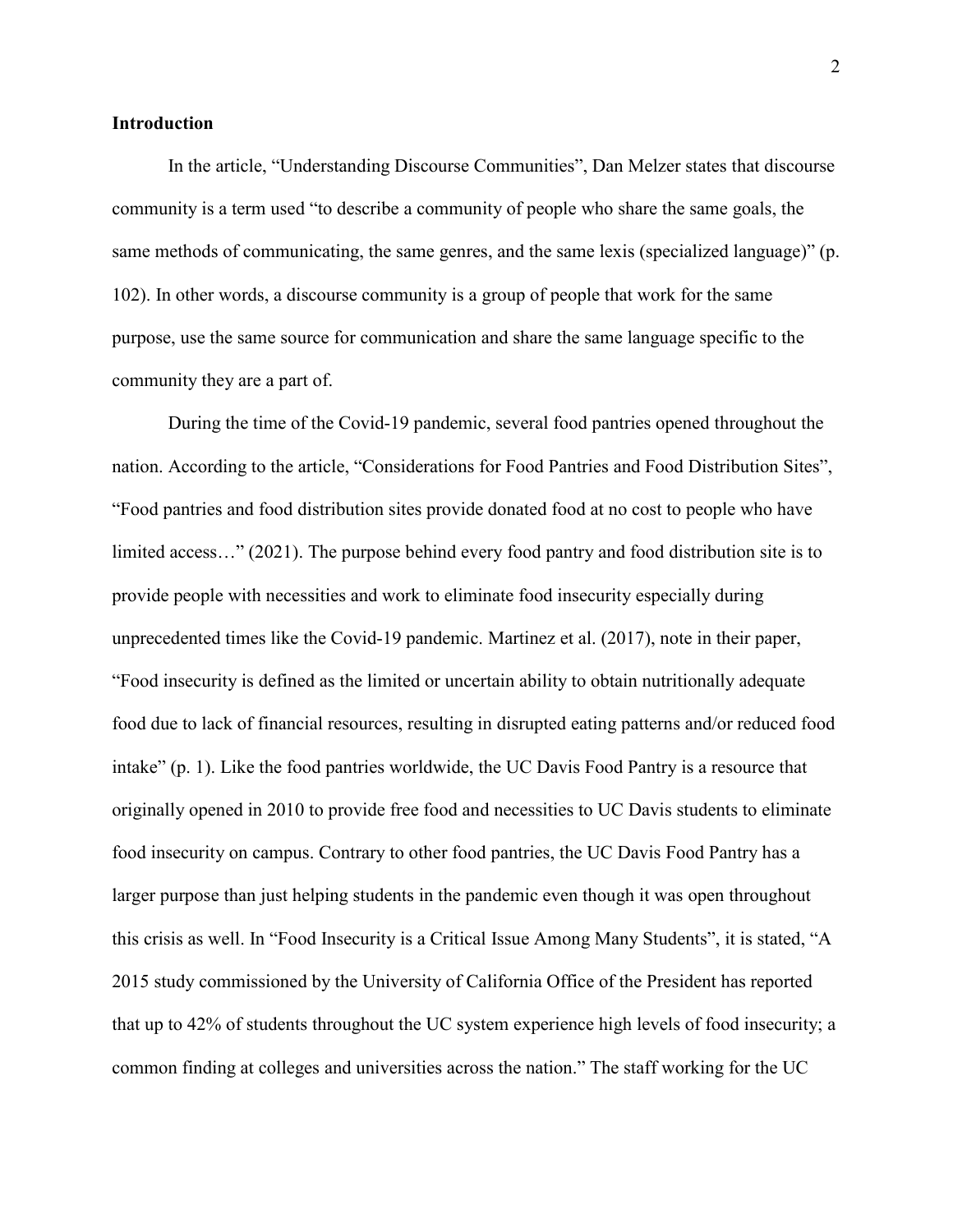Davis Food Pantry realize the fact that food insecurity prevalence in college is high. Therefore, the pantry works to eliminate food insecurity.

The Pantry at UC Davis is an example of a discourse community. This discourse community shares a common goal as the personal mission statement on this community's website notes, "The mission of The Pantry is to aid UC Davis students in their pursuit of higher education by ensuring that no student ever has to miss a meal or go without basic necessities due to financial reasons." This shows that the main goal for this discourse community is to get rid of food insecurity on UC Davis campus. Also, the employees of this community communicate through their emails and the Pantry shares information about upcoming events through their social media pages like Instagram, Facebook, and Twitter. But the Pantry also has a website that has links to a donation page and the Salesforce online ordering system to aid the students in the process of getting food. Last but not least, the employees of this community use a specialized language. On the Google survey that was conducted, one of the employees mentioned that "... we call all individuals that use the pantry patrons rather than other names despite most patrons being students" (Respondent 1). Another respondent brought up the point that they "abbreviate the names of the various Pantry teams (IM, VM, PM, etc.). We also have 'shift leads (SLs)'" (Respondent 2). All these different aspects of the Pantry make it a discourse community. As a discourse community, the Pantry uses different types of genres to increase its impact on the issue of food insecurity in UC Davis students. The use of the Salesforce online ordering system linked on the website facilitates the students' use of this discourse community as a resource, while the social media platforms inform students about the most updated information, and this increases engagement from the students.

#### **Method**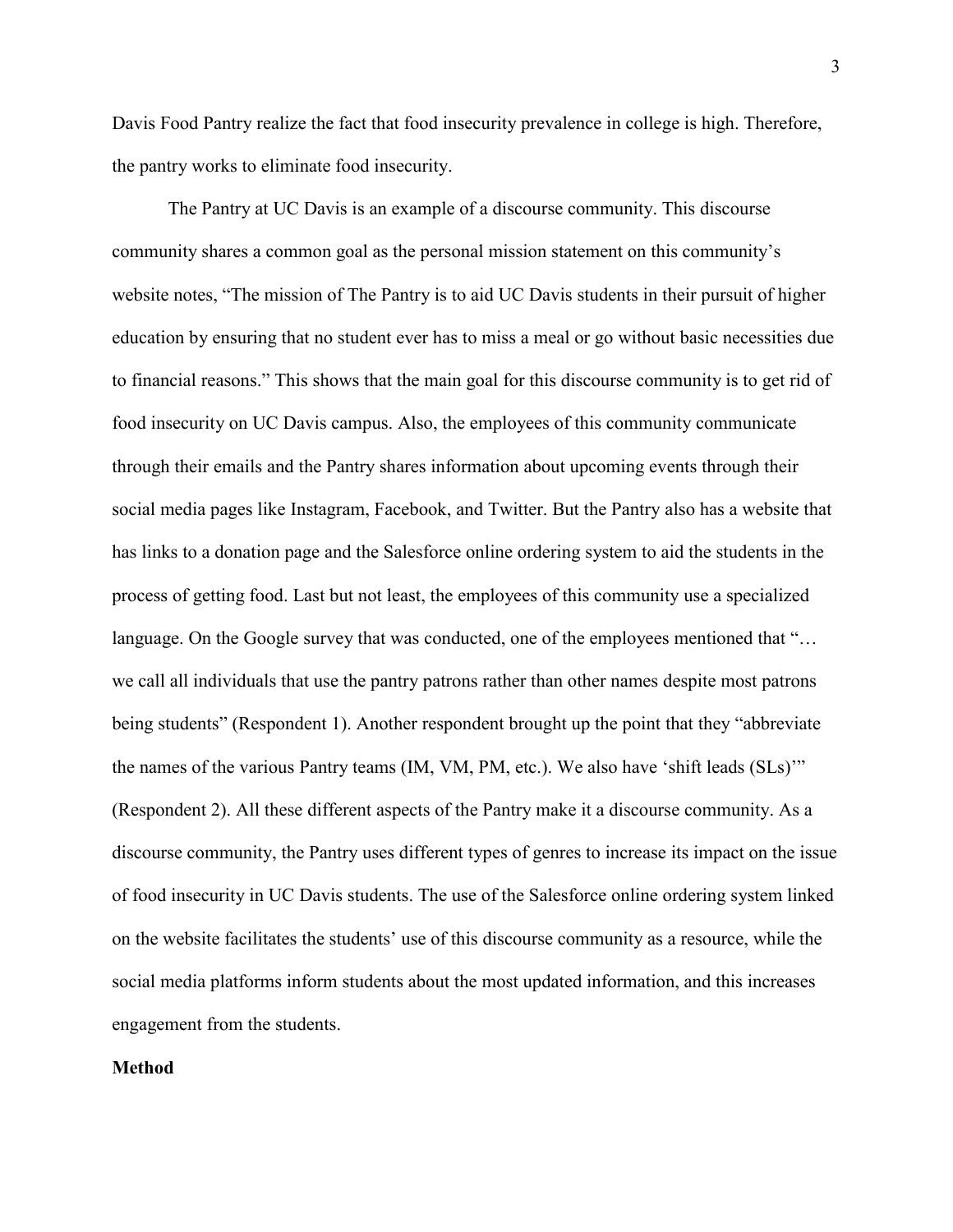As an outsider, I had to do much more research about the general process that goes on this discourse community. After doing some preliminary research and learning about several different genres that this community uses, I decided to research more about "What are the important genres of the Pantry and how do they help this discourse community accomplish goals?" I decided to conduct my research using observation and survey. I started off by researching the Pantry on Google and found its website. Using the website, I got to know the purpose of this discourse community and different genres that are used to further this goal. After collecting data from observing the website, I created a Google survey for the employees working at the Pantry. Through this survey, I asked them general questions about the Pantry along with the most useful genres that they use and how it helps their discourse community. On the Google survey, I was only able to collect the emails of the respondent and not the names. Therefore, the respondents will be referred to using their email.

### **Results**

#### **Survey Results**



Of the options, which are the most important for achieving the goals of this community? 5 responses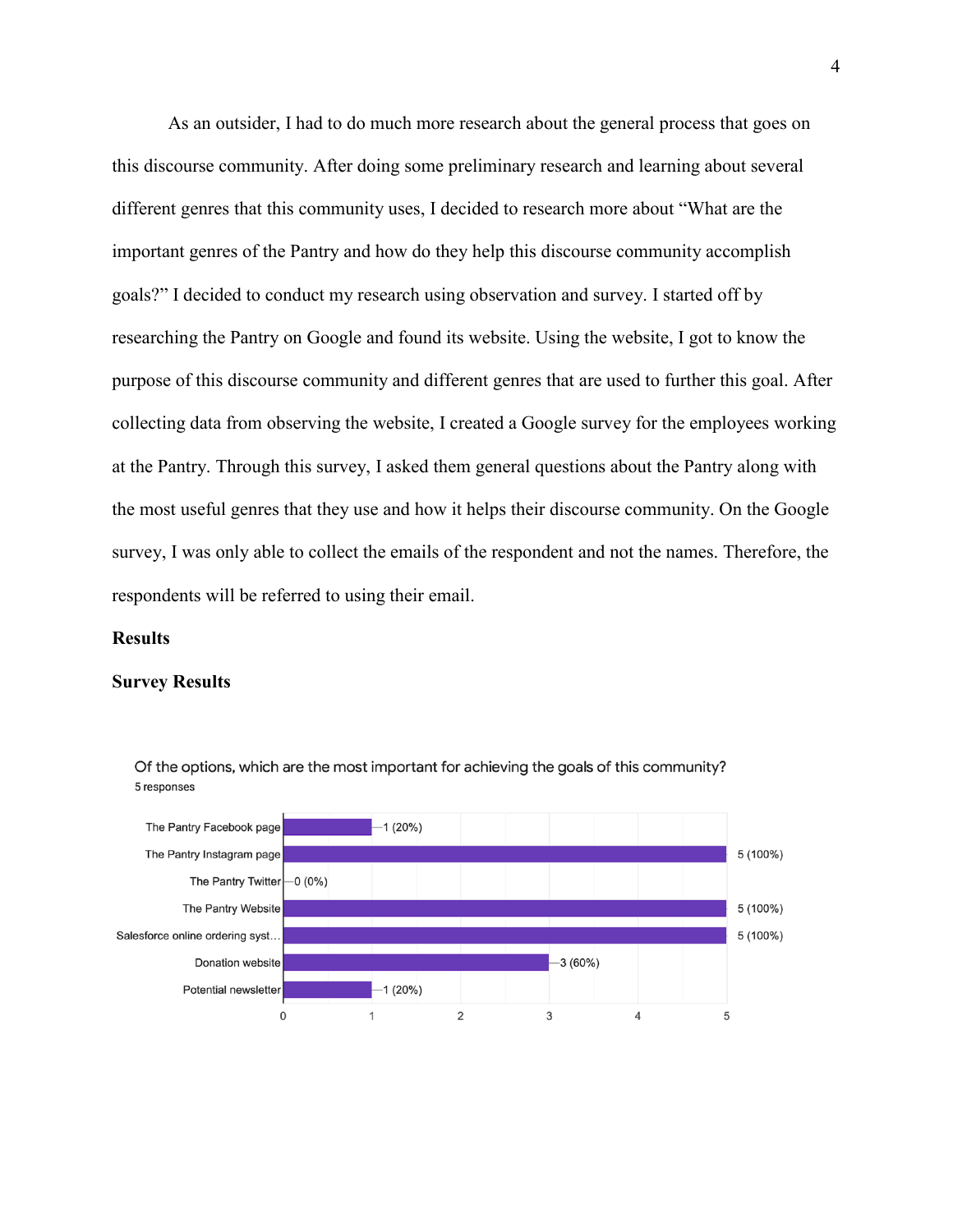This graph shows the responses to the question, "Of the option, which are most important for achieving goals of this community?" All the respondents chose the Pantry Instagram page, website, and the Salesforce Online Ordering System. About 60% of the respondents chose the donation website, 20% chose the Facebook page and nobody selected the Twitter page. These responses were results of the given options. There was also an "others" option, and a respondent answered a "Potential newsletter" in this section.

## **Interview Results**

When the respondents were asked to explain their answers to the question above, respondent 1 mentioned, "The Pantry website and ordering platform are important first as they provide credibility to the pantry as well as serve as the direct link in providing patrons with pantry products." This is important because it shows that website and the Salesforce online ordering system are the two components of this pantry that helps it function at its basics. Without these two sources, the people using the pantry would not be able to get the vital information and order any products. Adding on to the important genres, respondent 2 stated, "The Instagram provides the fastest way of getting information out to Pantry patrons." The Pantry can use Instagram to inform students about the most updated information about the operations and about the food items that are in stock because the Instagram is probably the most common social media on campus as the research by Auxier and Anderson (2021) notes that about 71% of 18-29 years old use Instagram (p. 1).

#### **Data Analysis**

The genres used in this discourse community serve as a method to communicate with the students and aid the use of the pantry. The importance of reaching out to students and informing them about the Pantry as a resource cannot be overestimated. In view of this, the stigma attached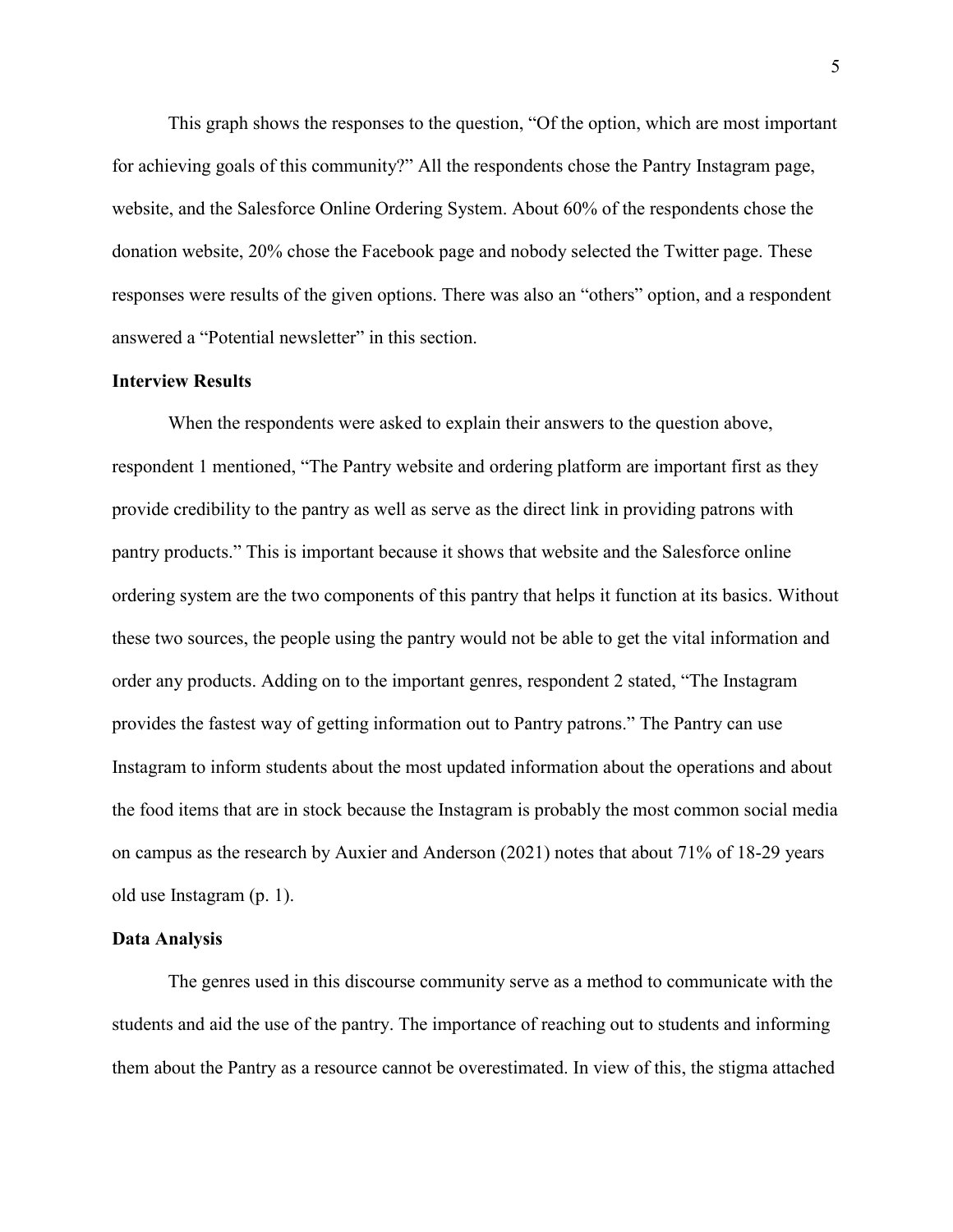to the Pantry regarding its usage decrease as more students learn about it. In the article, "Prevalence and correlates of food insecurity among US college students: a multi-institutional study", the author, Zein et al. (2019) stated, "Many students refuse to use an on-campus food pantry because of the stigma attached to its use or the sense that the food pantry is not intended for them as its need implies a personal failure. Access barriers such as limited hours, regulated frequency of use, and lack of knowledge on the logistics of its use, have also been reported by the students" (para 40). This is the reason why educating students about the existence of the Pantry is crucial whether it is through the website or other social media platforms. As a way to address this issue, the Pantry's website gives out basic information and the logistics and includes the link to the Salesforce online ordering system. Whereas the social media platforms provide students with the most updated information and with the news about any sudden operational changes.

Just like Zein notes in the article above, it would be beneficial for students to have a system where they are able to order food products anonymously without anyone knowing about it. Agreeing to the suggestion above, respondent 1 commented,

"The Instagram as well as other social media (though insta appears most accessible) is arguably the most essential component in my opinion as the pantry can only be used as a campus food resource so long as students KNOW it's a resource. Outreach and marketing of the pantry are integral in ensuring that students and other individuals on campus know that this resource is available and accessible to them. Without that component, we're just a food storage facility and not actually getting food to students in need."

This shows that along with being able to deliver just the basic information to people through the website and providing help in the ordering process, it also significantly important to reach out to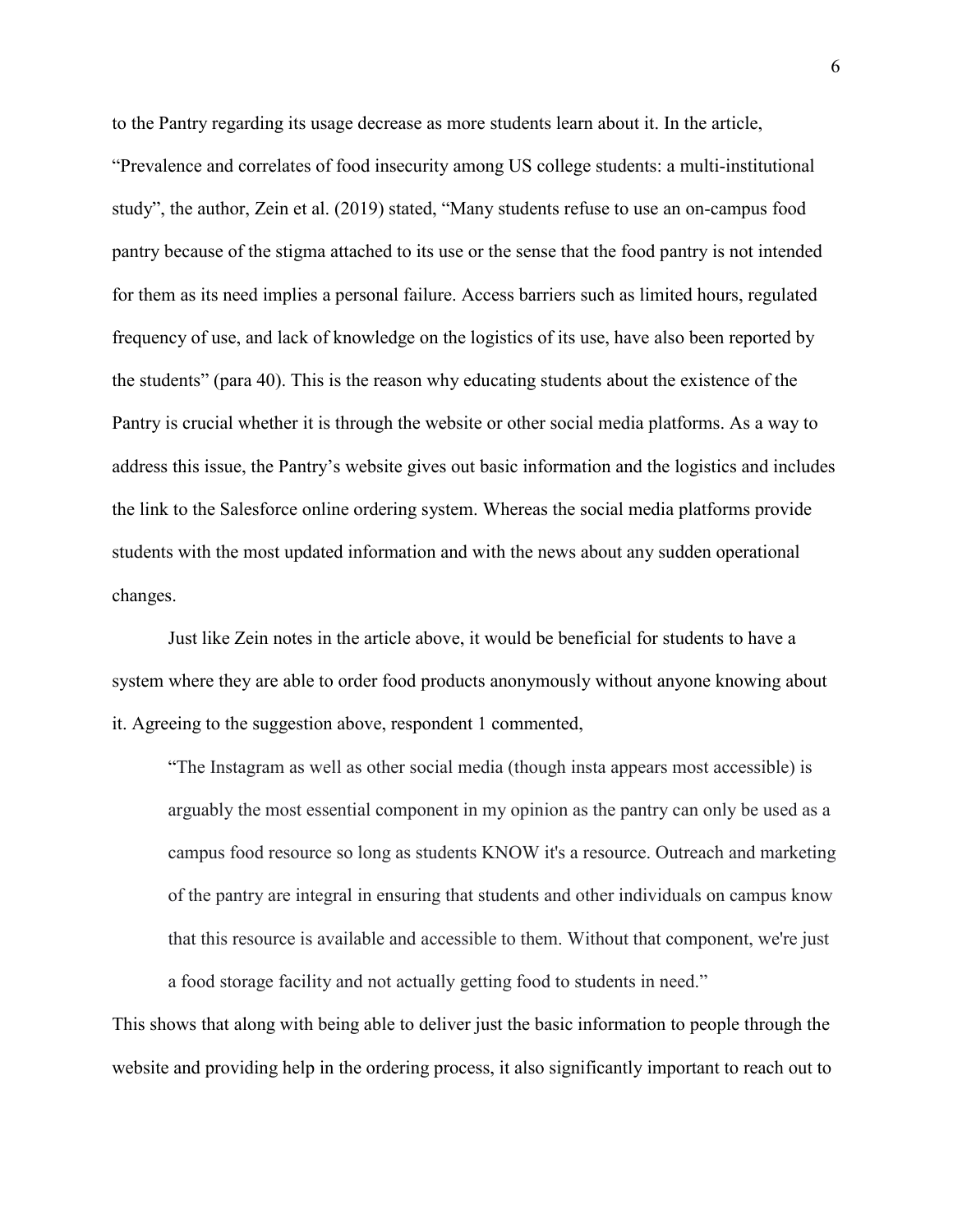students to tell them about the Pantry as a resource that can be used. As both the interviewee and the article have stated, more knowledge about the Pantry is the key to a better and a greater service and social media is the way to raise awareness.

The Pantry is a discourse community that tries to use all its genres to eliminate food insecurity on campus. Food insecurity does not only deprive students of nutritious foods, but it can have even greater impacts on the lives of the students and their performance in school. In the article, "No food for thought: Food insecurity is related to poor mental health and lower academic performance among students in California's public university system", Martinez et al. (2018) note that 3 in 10 food insecure students had an A average while about 5 in 10 students with food security had an A average. On the other hand, 19% of students suffering from food insecurity had a C average which is higher than 9% food secure students who had a C average. Adding on to the effects of food insecurity, Martinez et al. (2018) stated, "Students experiencing food insecurity had a significantly higher proportions of poor mental health indicators (22-83%) compared to student experiencing food security (11-80%)" (para. 16). There is a clear connection that not getting enough nutritious food is linked to poorer mental health and a worse academic performance. Therefore, by trying to increase the impact by using different types of genres, the Pantry is not only providing the students with more healthy and nutritious food but also offering students with a resource to improve their academic performance and their mental health.

## **Conclusion**

With about 40 percent of the students facing food insecurity on campus, the Pantry at UC Davis works towards its goal of eliminating hunger by providing an opportunity to all students which allows them to get nutritious food for free. The Pantry communicates the basic information and provides a link to the online ordering system through the website. To provide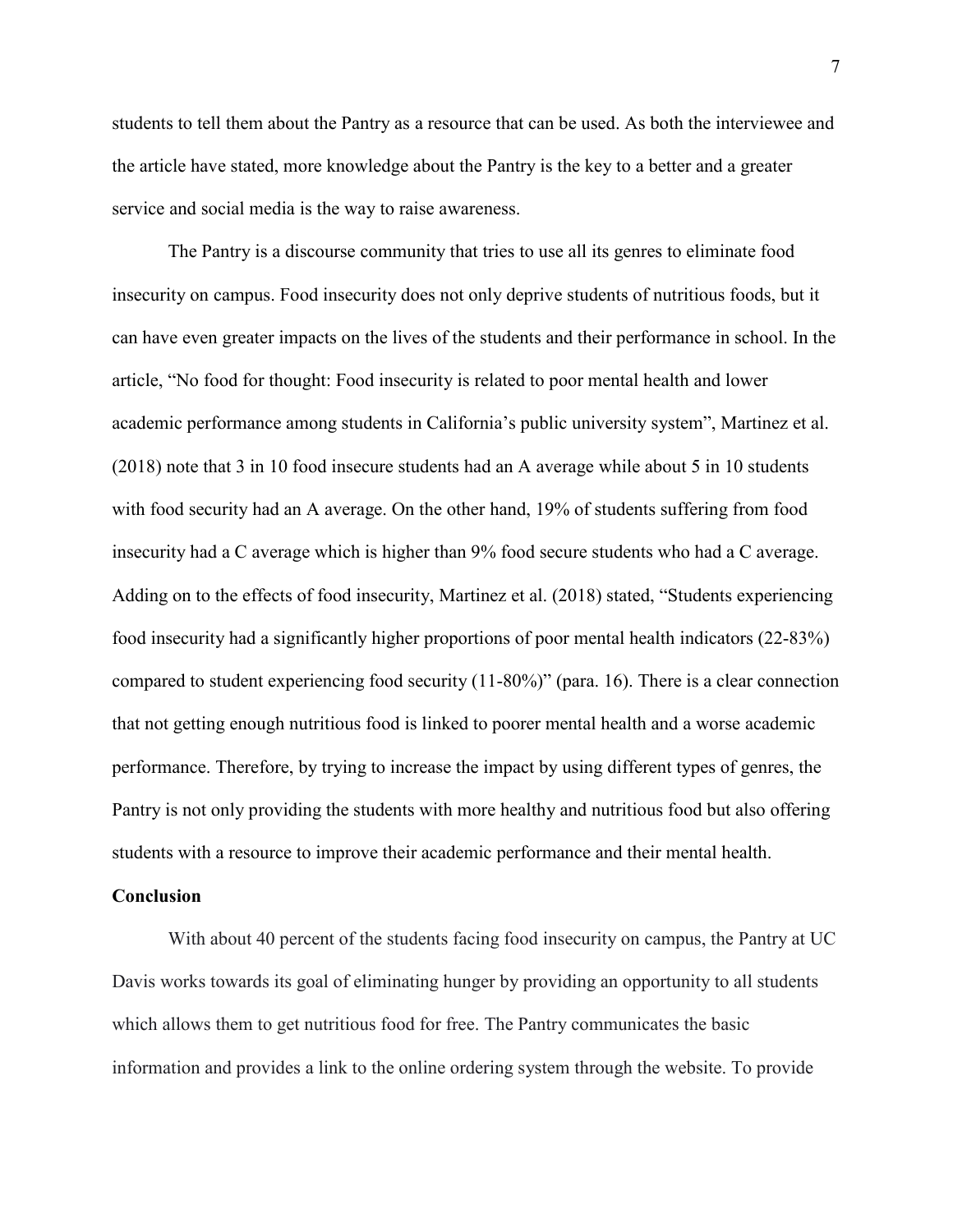students with more updated information, the Pantry uses the social media platforms like Instagram that most of the students have access to. By providing free food to all, the Pantry is not only targeting food insecurity on campus but also resolves several sub issues that arise with these bigger problems. For example, with more nutritious and healthier foods, students will have a better mental and physical health. Hence, they will be able to focus more on their academics and improve their academic performance. However, this cannot happen without the social media and without raising awareness. The solution to food insecurity on the UC Davis campus is dependent on the word going around about the Pantry as a resource.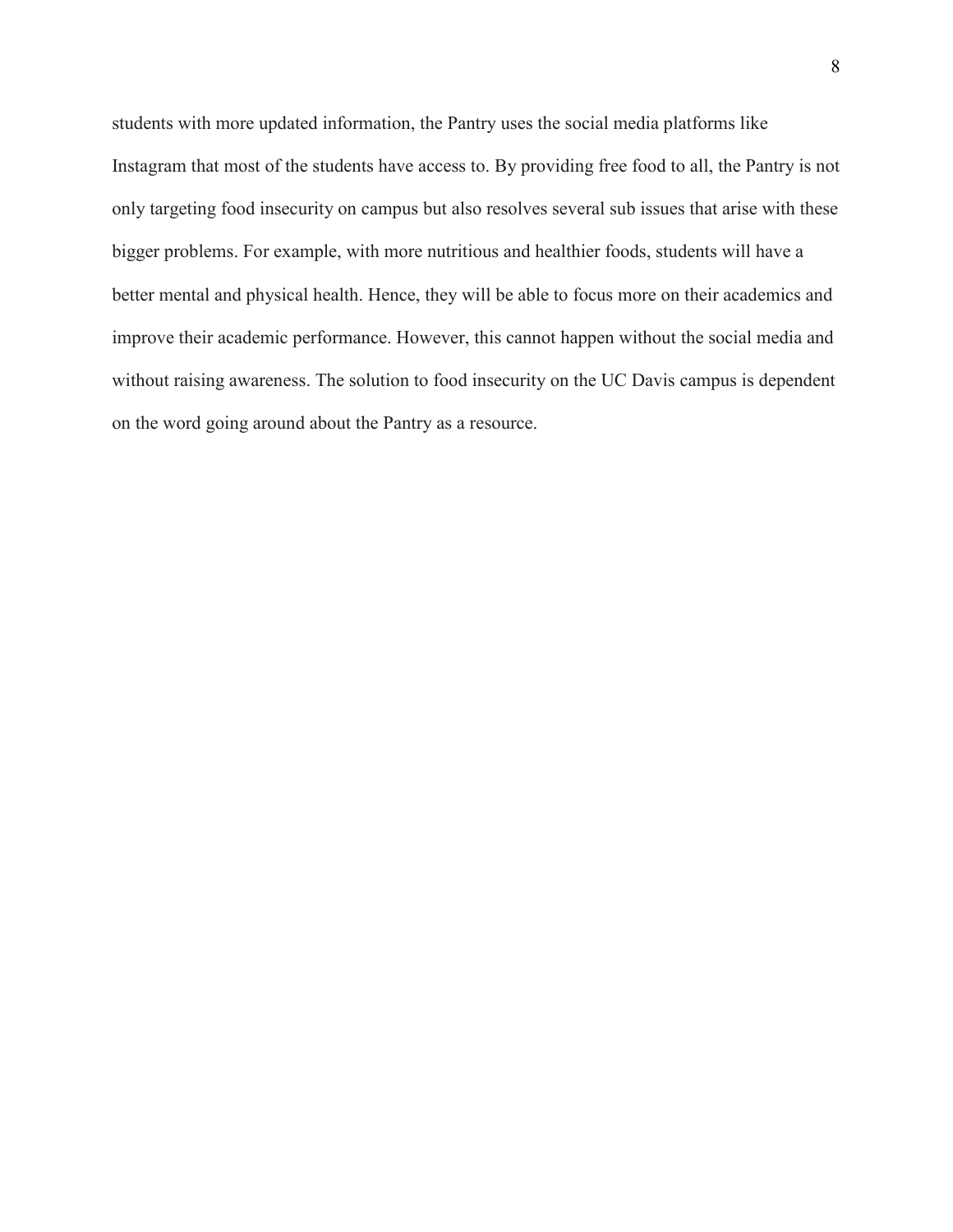### **References**

Auxier, B., & Anderson, M. (2021). Social media use in 2021. *Pew Research Center*.

- Centers for Disease Control and Prevention. (n.d.). Considerations for food pantries and food distribution sites. Centers for Disease Control and Prevention. Retrieved November 26, 2021, from https://www.cdc.gov/coronavirus/2019-ncov/community/organizations/foodpantries.html.
- El Zein, A., Shelnutt, K. P., Colby, S., Vilaro, M. J., Zhou, W., Greene, G., ... & Mathews, A. E. (2019). Prevalence and correlates of food insecurity among US college students: a multiinstitutional study. *BMC public health*, *19*(1), 1-12.
- Gee, K., & Asim, K. (2018). Parenting aggravation associated with food insecurity impacts children's behavior and development. *Perspectives*, *2*(2), 71-77.
- Lee, Ellis. (n.d.). *Organizations support students with food insecurity by providing necessities*. The California Aggie. [https://theaggie.org/2021/10/05/organizations-support-students-with-](https://theaggie.org/2021/10/05/organizations-support-students-with-%20food-insecurity-by-providing-necessities/) food[insecurity-by-providing-necessities/.](https://theaggie.org/2021/10/05/organizations-support-students-with-%20food-insecurity-by-providing-necessities/)
- Martinez, S. M., Frongillo, E. A., Leung, C., & Ritchie, L. (2020). No food for thought: Food insecurity is related to poor mental health and lower academic performance among students in California's public university system. *Journal of health psychology*, *25*(12), 1930-1939.
- Martinez, S. M., Webb, K., Frongillo, E. A., & Ritchie, L. D. (2018). Food insecurity in California's public university system: What are the risk factors?. *Journal of hunger & environmental nutrition*, *13*(1), 1-18.

Melzer, D. (2020). Understanding discourse communities. *Writing Spaces: Readings on Writing*, *3*.